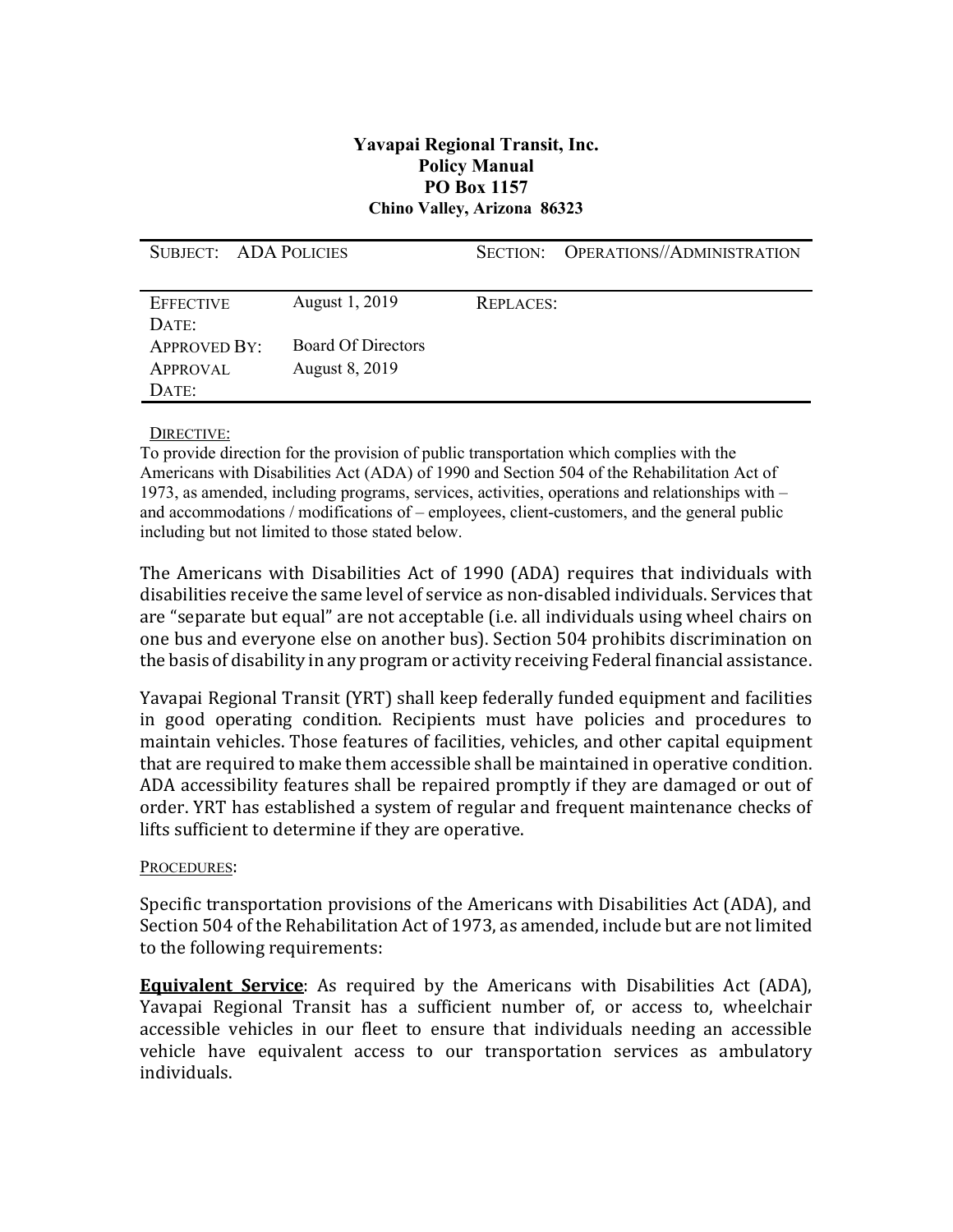**Maintenance of Accessible Features on Vehicles:** As required by the ADA, the accessible features on our vehicles are maintained in operative condition so that individuals needing these features receive equivalent service to individuals not needing those features. Accessibility features are repaired promptly if they are damaged or out of order. Drivers are required to report lift and ramp failures promptly.

**Transporting and securing wheelchairs**: A wheelchair is a mobility aid belonging to any class of three- or more-wheeled devices, usable indoors, designed or modified for, and used by individuals with mobility impairments, whether operated manually or powered. YRT will transport passengers with wheelchairs, even in circumstances when the wheelchair cannot be secured to the driver's satisfaction, unless the wheelchair exceeds the size or weight capacity of the wheelchair lift or ramp.

**Adequate time for Vehicle Boarding and Disembarking:** As required by the ADA, YRT provides adequate time for boarding and disembarking our vehicles for individuals with disabilities.

**Use of Portable Oxygen/Respirator Equipment:** As required by the ADA, individuals using our transportation service may bring respirator, portable oxygen equipment, and/or other life support equipment on board our vehicles, as long as they do not violate the law or rules relating to the transportation of hazardous materials. All equipment must be small enough to fit into our vehicles safely and without obstructing the aisle and/or blocking emergency exits. Passengers must secure the equipment by means such as carrying the equipment using a shoulder strap or securing the equipment to a wheelchair or a seat.

**Service Animals:** As required by the ADA, any guide dog, signal dogs, or other animal individually trained to work or perform tasks for the benefit of an individual with a disability, including but not limited to, guiding individuals with impaired vision or alerting individuals with impaired hearing, have access to our vehicles. All service animals must be kept under the control of their owner at all times and abide by local animal safety regulations.

**Training in Wheelchair Securement, Sensitivity to Passengers:** As required by the ADA, YRT trains its personnel to operate vehicles and equipment safely, assist passengers properly, and treat individuals with disabilities who use the service in a respectful and courteous way. A "Certified Trainer" in Passenger Assistance Safety and Security (P.A.S.S.) provides training to personnel prior to being released to drive for YRT.

**Driver use of, and assistance with, Accessibility Equipment:** As required by the ADA, YRT personnel make use of all available accessibility equipment when needed and provide a reasonable level of assistance to passengers as necessary and upon request with lifts, ramps, and securement devices.

**ADA complaints**: YRT discrimination related customer service complaints, including those associated with ADA regulations, are reported to ADOT Civil Rights Office and